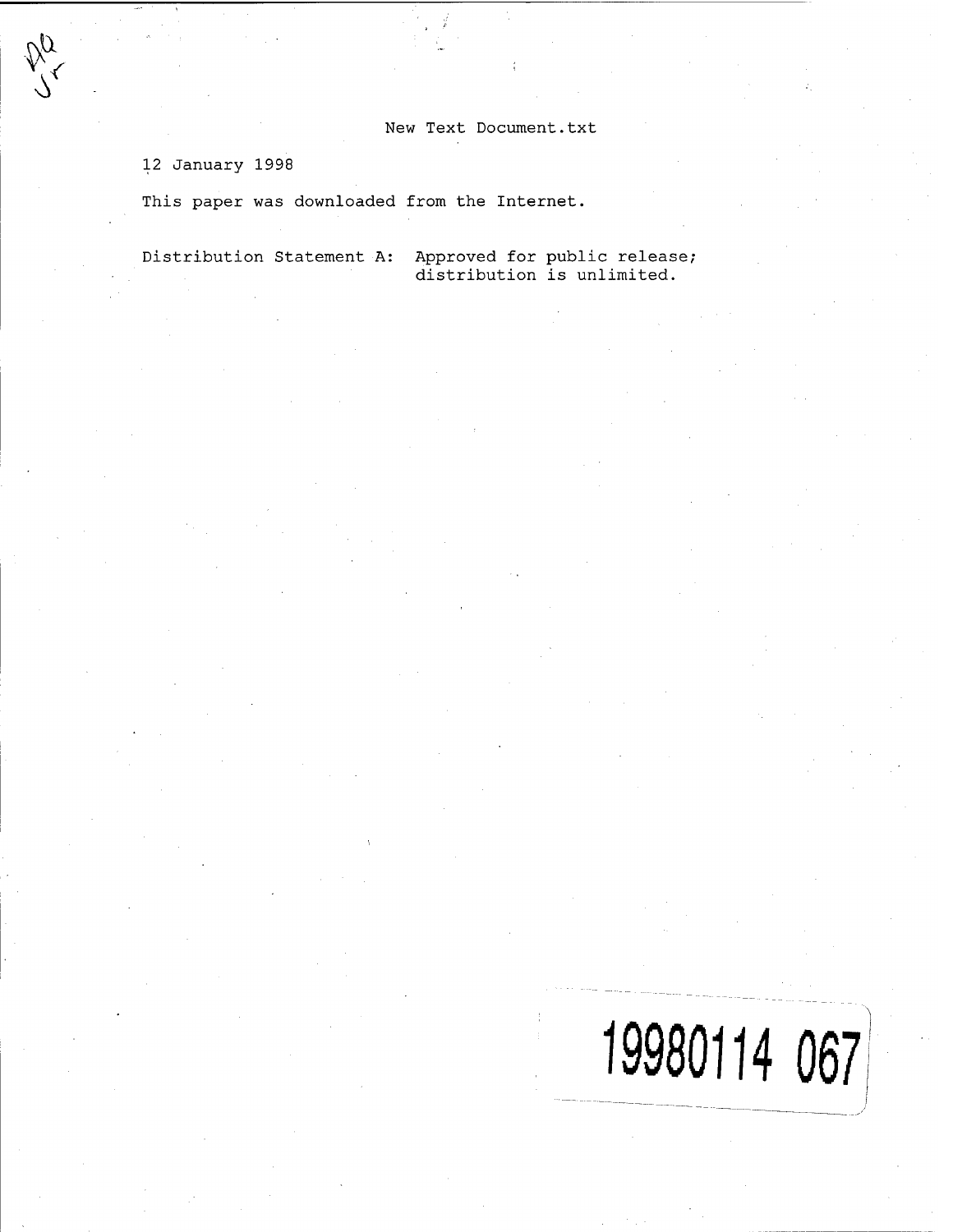#### Memorandum | TMIS Mission Needs Statement

#### **MISSION NEED STATEMENT**

## **FOR THE**

### **THEATER MEDICAL INFORMATION PROGRAM (TMIP)**

**1. Defense Planning Guidance Element.** This need responds to the guidance contained in the Department of Defense Planning Guidance (DPG) FY 1997-2001; ASD(HA) Memorandum, 31 Mar 1995, *Medical Program Guidance, FY\* 997-2001; ASD(HA) *DoD Corporate Information Management Strategic Plan and Enterprise Integration Implementing Strategy,* Goals 2, 3, and 4; the Military Health Services System Automated Information Systems Plan: ASD(HA) *Medical Readiness Strategic Plan 2001,20* Mar 1995.

#### 2. **Mission Analysis.**

**a. Mission.** The mission of the Theater Medical Information Program (TMIP) is to provide integrated automation of the theater medical environment. The TMIP will provide for information linking all echelons of medical care to the theater commanders in support of time-sensitive decisions critical to the success of theater operations. In addition, the TMIP will provide support integrating medical capabilities under a joint concept of operations to assist the medical commander/theater surgeon and to support the delivery of seamless combat medical care. The TMIP will support field medical operations and decision making concerning theater medical capability by providing oversight and evaluation of critical command, control, communications, computer and intelligence (C4I) health decision support systems to assure readiness for mission execution. The TMIP will support all echelons of care through an aggregation of medical data and situational reports that serves the theater of operations as well as the CONUS sustaining base medical missions. The TMIP goal is to provide a global medical information system linking information databases and integration centers that are accessible to the warfighter, anywhere, anytime, in any mission. The TMIP establishes the means and a standard for tying existing, developing, and future medical information systems (software and equipment) into an interoperable system that supports Theater Health Services. The TMIP will provide seamless, integrated, automated medical information addressing all functional areas including command and control (including planning functions), medical logistics, blood management, patient regulation and evacuation, medical threat/intelligence, health care delivery, manpower/training, and medical capabilities assessment and sustainability analysis.

b. **Shortfalls/Deficiencies.** The Theater CINCs, Joint Task Force (JTF) Commanders, or their medical support activities have not had the data they need to make informed and timely decisions regarding Theater Health Services. Specific deficiencies are: inadequate automated c2 systems insufficient interoperability, limited electronic data collection, and inadequate communication support.

**c. Timing of Need.** Current medical support systems' capabilities can marginally support current medical operations at a high cost and with limited flexibility. The timing of this need is based on emerging digital technologies and advanced technology demonstrations which have shown that integrating these information management technologies in the mission area will significantly improve theater military health care.

d. **Proposed Process Improvements.** The TMIP will enhance the effectiveness and efficiency of operations by providing timely and accurate essential elements ofinformation to all decision makers. It will provide the ability to quickly and accurately evaluate the status of medical support and the supportability of operational plans. Medical capability assessment and sustainability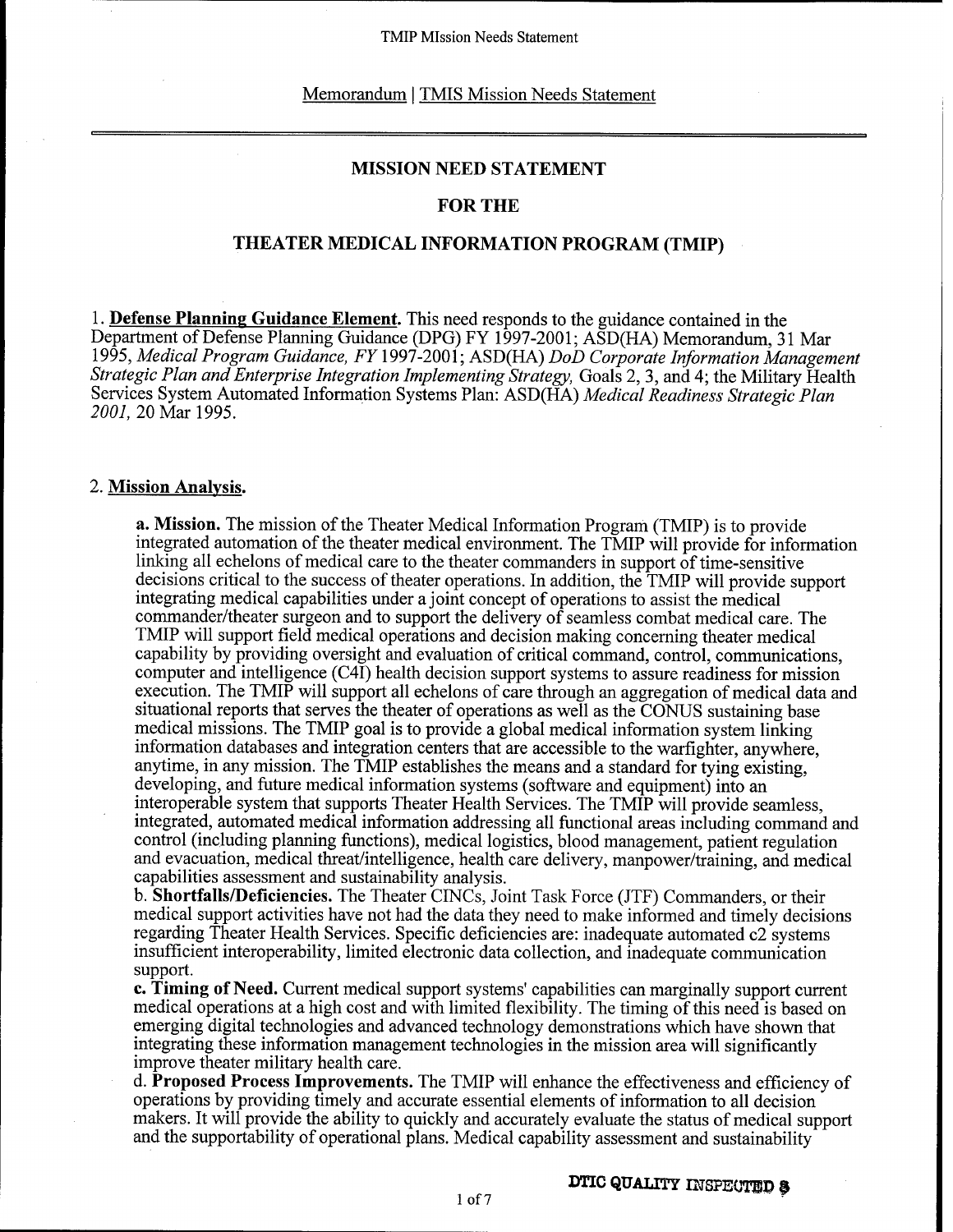analysis answers the following questions: what is the requirement, what is the capability, what is the readiness ofthe capability, what is the trend, and what is the current medical support status/posture?

- The TMIP will serve medical decision makers at all levels including the operational medical units, warfighting CINCs, JTF Commanders, the Military Services, the Joint Staff, and OSD through an integrated set of information systems.
- The TMIP will support field medical operations and decision making concerning theater medical capability by providing oversight and evaluation of critical command, control, communications, computer and intelligence (C4I) health decision support systems to assure readiness for mission execution.
- The TMIP will support all echelons of care through an aggregation of medical data and situational reports that serves the theater of operations as well as the CONUS sustaining base medical missions.

3. **Non-materiel Alternatives.** None. Doctrine, training, leadership, and organization have been reviewed for possible solutions. There are no non-materiel solutions that completely satisfy the requirement.

## **4. Potential Materiel Alternatives.**

- a. Adapt/modify existing military standard software and equipment to satisfy the need.
- b. Adapt/modify commercial software and communication/electronic equipment to satisfy the need.
- c. Develop software and communication/electronic equipment to satisfy the need.
- d. Combine elements of paragraphs 4.a.-c, above, to satisfy the need.

5. **Constraints.** Mission needs must be met with no degradation of current MHSS capability. Standardization efforts will conform to existing standards and future guidelines intended to evolve DoD's automated architectural standards.

a. **Logistics.** This capability will be met with either associated items of support equipment to medical materiel sets and/or medical equipment sets, or stand-alone items. Capabilities must conform to standard DoD supply and maintenance policies and procedures. Contractor maintenance may be used where required.

b. **Transportation.** All items must be transportable by organic or support transportation assets. c. **Manpower and Personnel.** No new military occupational specialties are required; however, additional skill identifiers may be required.

d. Training. Introduction of the capability will require institutional and individual training. Training will be integrated into existing courses. The requirement for new equipment training at fielding will be evaluated on a case-by-case basis. If needs for training devices are shown through analyses? they must be documented in the operational requirements document (ORD) and developed, tested, and fielded concurrently with the equipment or systems.

e. **Command, Control, Communications, and Intelligence Interface.** The fielding ofthis capability will have an impact upon these areas. The impact will be evaluated on a case-by-case basis as each technology is developed.

f. **Standardization and Interoperability.** Standardization with allies and/or DoD components is desired. The capability must maximize use of applicable standards intended to improve compatibility and common support across all of DoD.

g. **Operational Environment.** This capability must operate in the same climatic conditions as the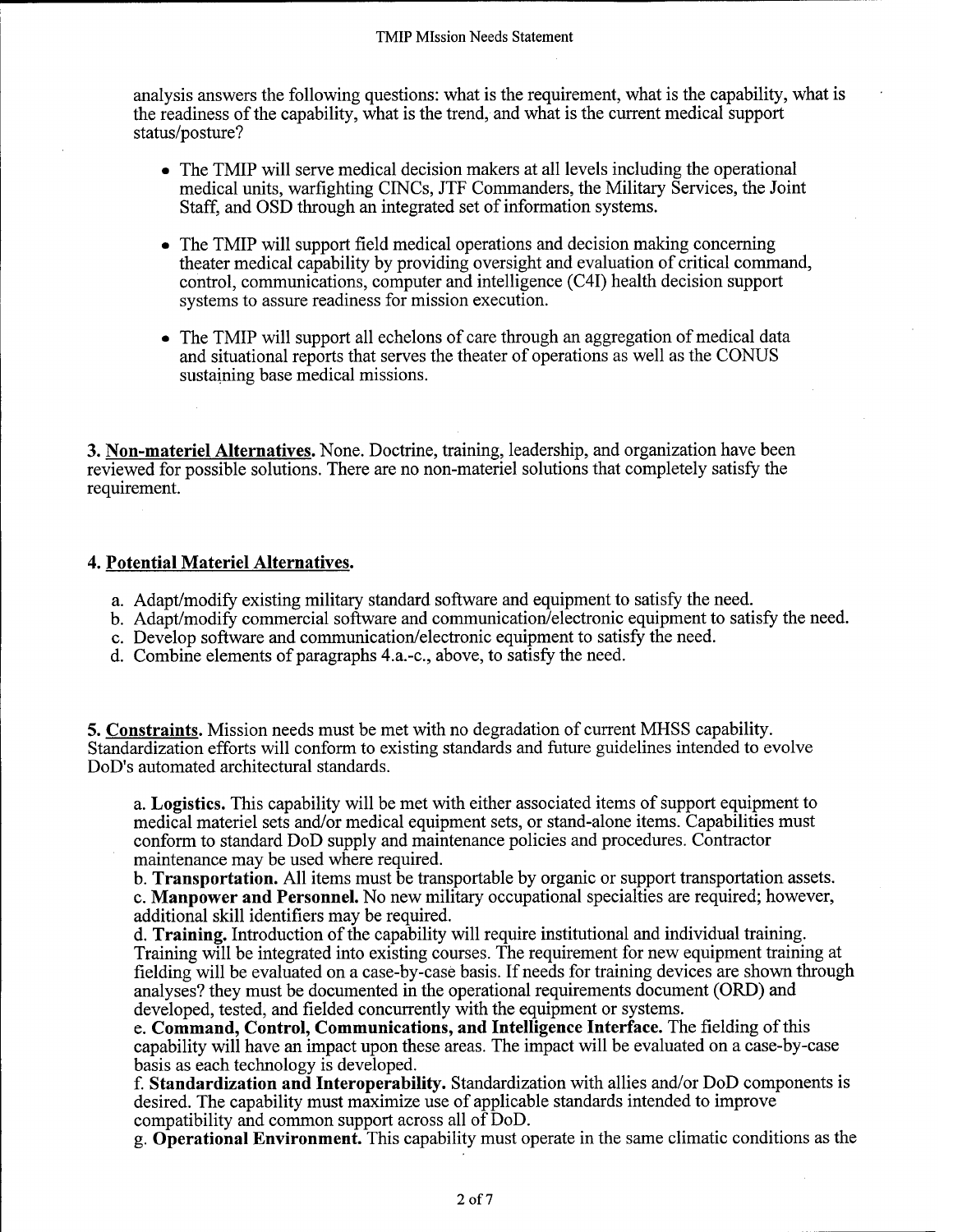#### TMIP Mission Needs Statement

supported combined Armed Forces. Nuclear, biological, and chemical survivability will be evaluated for each technology fielded.

**6. Joint Potential Designator (JPD).** Joint program with the Army, Navy and Air Force.

# **JOINT REQUIREMENTS**

# **OVERSIGHT COUNCIL**

**THE JOINT STAFF** JROCM- 005-90

## **WASHINGTON, D.C. 20318-7000** <sup>2</sup> <sup>9</sup> January 1990

MEMORANDUM FOR THE UNDER SECRETARY OF DEFENSE (ACQUISITION)

Subject: Mission Need Statement for a Theater Medical Information System

The attached Mission Need Statement for a Theater Medical Information System (TMIS) has been validated by the Joint Requirements Oversight Council. Recommend that the Army be designated to lead a joint effort to explore how to fulfill this requirement.

> ROBERT T.' HERRES Vice Chairman Joint Chiefs of Staff Chairman, JROC

Attachment

Copy to:

Secretaries of the Military Departments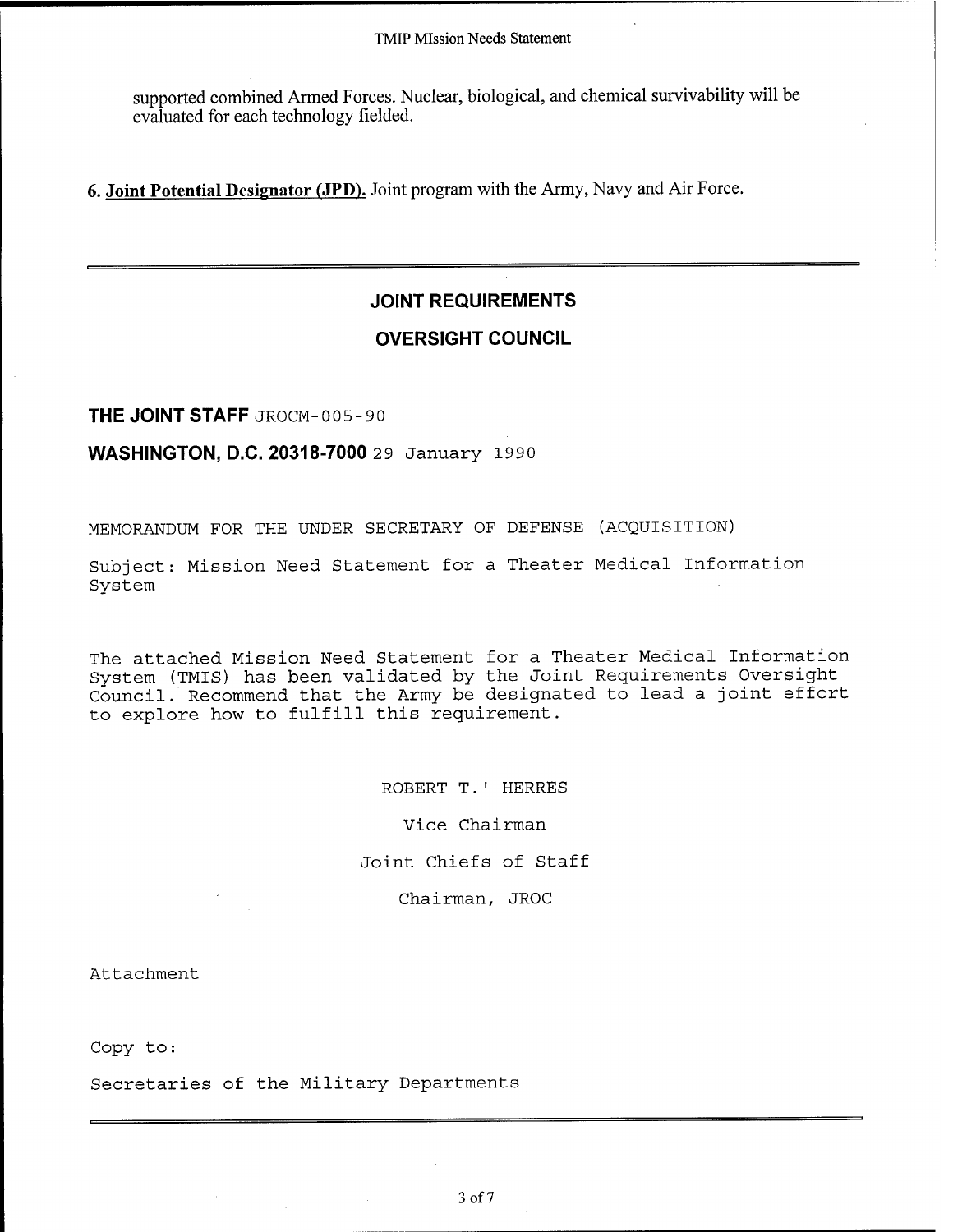TMIP Mission Needs Statement

MISSION NEED STATEMENT (MNS)

THEATER MEDICAL INFORMATION SYSTEM

# 1. DEFENSE GUIDANCE ELEMENT. This acquisition responds

generally to sections IE2, 5, & 10, IIIGl, & 2, and IIIJl of the Defense Guidance under the areas of sustainability; command, control, communications, and intelligence (C3I) ; medical readiness; force readiness; command and control, and supporting functions. The acquisition applies specifically to section IIIH4, health care information systems.

## **2. MISSION AND THREAT.**

A. **Mission Area.** Primary: Operational headquarters activities (481); information system and defense communications systems (390); theater C2 (341). Secondary: Theater and tactical C3 t340); training, and medical and other general personnel activities (476); management support (470). Defense Guidance mission areas: Defense wide C3, (10).

B. **Mission Area Need.** A quad-Service Theater Medical Information System (TMIS) is required to provide automation of the theater medical environment. TMIS will provide information to theater commanders in support of time-sensitive decisions critical to the success of theater operations and the medical mission. In addition, TMIS will provide support in integrating medical capabilities under joint concept of operations to assist the medical unit commander/theater surgeon and to support the delivery of combat medical care. The goals of TMIS are to meet the information processing need of all Services operating in a joint environment, and enhance the ability to provide accurate and timely information in combat and contingency situations. In addition, it should support CONUS emergencies. TMIS functional areas include patient evacuation, blood products management, patient administration, medical logistics, command and control, nursing, laboratory, pharmacy, and radiology. The Joint Staff prioritized the first five TMIS functional areas for initial development. TMIS functions are as follows:

(1.) Patient Evacuation. The patient evacuation function supports medical regulating, patient tracking, patient transportation, and bed status reporting while increasing the overall effectiveness and efficiency of patient evacuation within the theater of operations. Requirements supported should include those of the Department of Veterans Affairs and the National Disaster Medical System. To the greatest extent possible, the majority of the patient evacuation calculations and outputs will be accomplished by the automated system.

(2.) Blood Products Management. The blood products function provides for the management of blood products supplies in theater, i.e., provide rapid, comprehensive forecasting, ordering inventory tracking and control of blood products without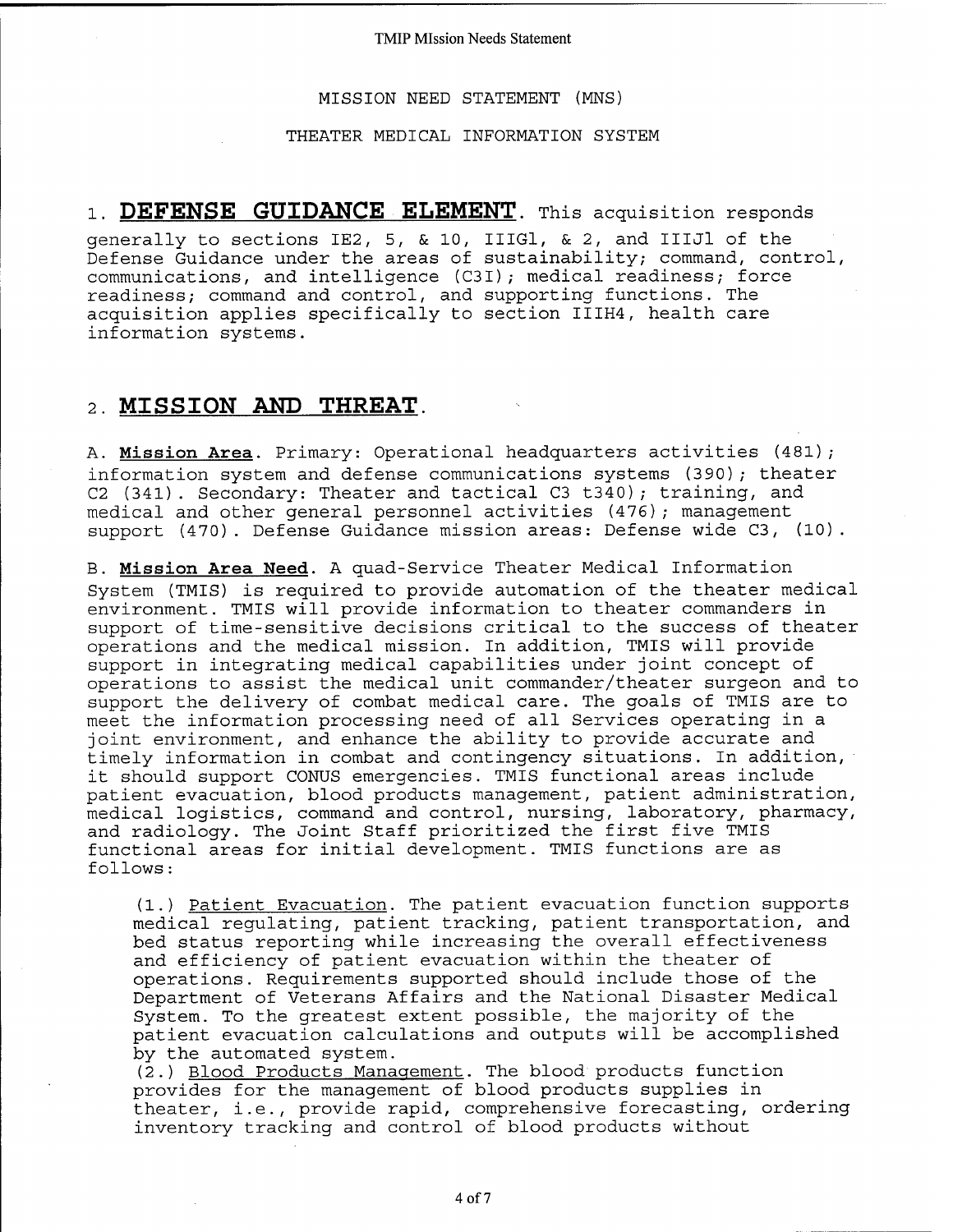requiring extensive manual data input

(3.) Patient Administration. The patient administration function should provide for rapid and accurate collection and maintenance of medical information, e.g., bed status, admissions, current status anticipated and actual dispositions, condition codes, such as diagnosis severity index, MOS, NOBC, etc. Additionally, the system should collect, maintain, and provide baseline information for other functional areas such as patient evacuation and command and control. While doing this, the system must not slow or in any way hinder the patient care process.

(4.) Medical Logistics. The medical logistics function, while supporting a wide range of logistics requirements, should b" able to complement the operational effectiveness of existing Service unique logistics systems. In accomplishing this, the system cannot become so complex it cannot be readily used without extensive training.

(5.) Command and Control. The command and control function should provide decision support information such as bed status reports to headquarters at all levels without requiring a significant increase in data input at the medical treatment facility level. (6.) Clinical Services. Clinical services, which include nursing, laboratory, pharmacy, and radiology services, must be designated to support the rapid and accurate transfer of patient care information as well as collect, maintain, and pass information required for command and control, patient administration, patient evacuation, blood management, and logistics. In accomplishing these tasks, the system should not increase the current work load of the clinical services staff, and should, in fact, reduce the administrative work load to allow more time for direct patient care.

C. Threat. Medical support for the operating forces is provided worldwide across the full spectrum of conflict. DIA validated projected threat allies.

D. Shortfalls. No standard health care management information system currently exists that connect the Theater Commander with medical treatment facilities in the theater of operations or medical commanders with each other, manages medical logistical information for all Services, and supports the global patient evacuation function. TMIS will enhance the efficient and effective delivery of combat medical support through the functions of patient evacuation, blood products management, medical, logistics, patient administration, command and control, and clinical services (nursing, laboratory, pharmacy, and radiology services).

E. Timimg. The DoD Medical Readiness Strategic Plan directs that the design, development and test of a theater medical information system by March 1993. Full implementation of the system worldwide is projected for 1997. The Joint Staff identified five functional areas for priority development: patient evacuation, blood products management, patient administration, medical logistics, and command and control.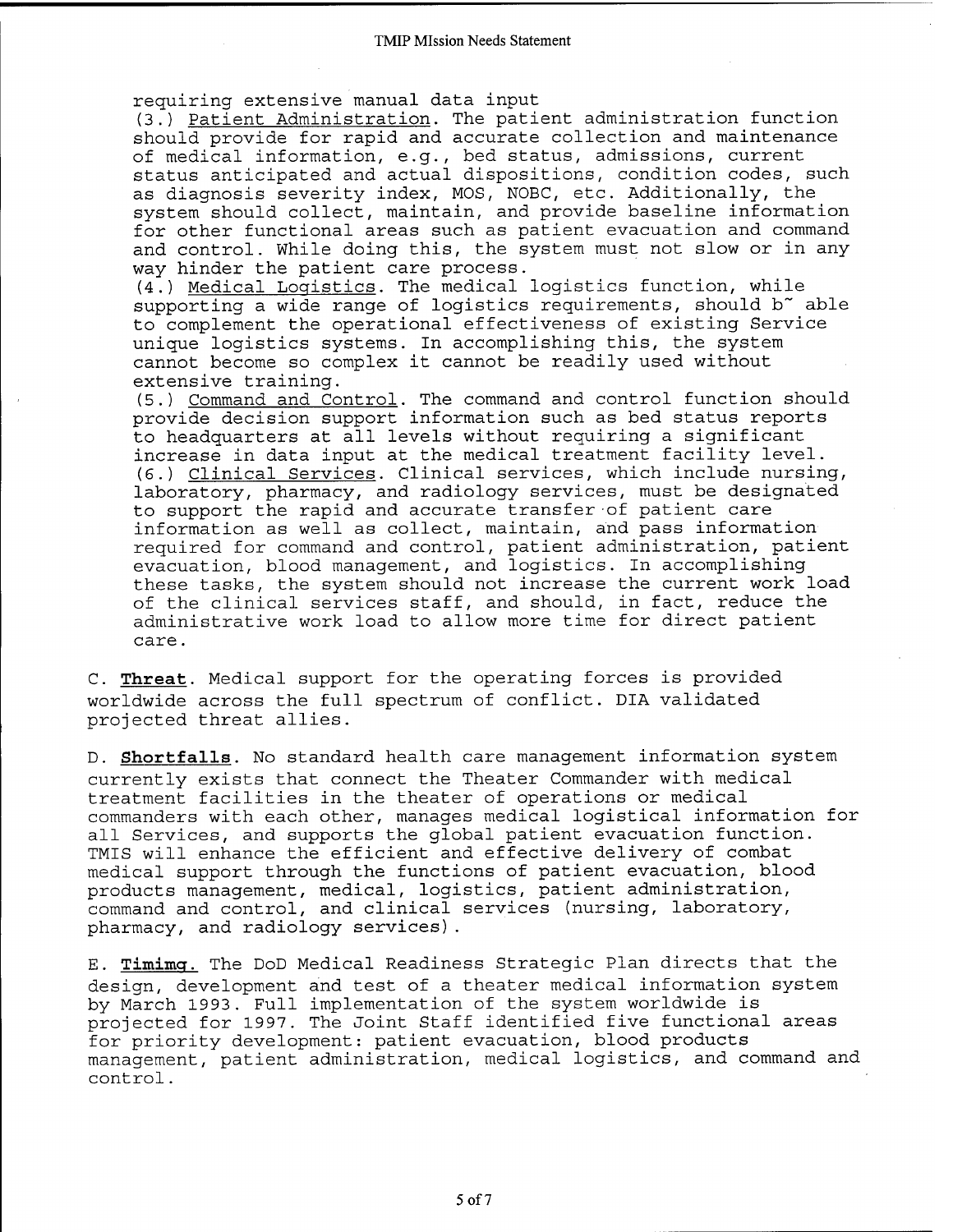**3. ALTERNATIVE CONCEPTS.** THIS development will make maximum

use of existing technology and US government owned software and hardware when feasible. In this regard the following existing and planned capabilities will enhance TMIS development:

a. **Theater Army Medical Management Information. System (TAMMIS)** . TAMMIS is an Army system designed to support the Army's combat medical support structure. The Services and the Defense Medical System Support Center have evaluated TAMMIS and concluded that with some modifications it can serve as a baseline DoD standard Automated Information System. TAMMIS software is available now. The Army has approved of fielding TAMMIS hardware worldwide.

b. **Medical Material Management System (MMMS)**. MMMS is an on-line Air Force unique system that provides automated information system support for logistics activities in medical organizations.

c. **Composite Health Care System (CHCS)**. A multi-Service system developed to provide integrated automated information system capability to fixed medical treatment facilities in a peacetime environment.

d. **Defense Medical Regulating Information (DMRIS)**. DMRIS is a multi-Service system that provides automated information system support to medical treatment facilities (MTFs) and the Armed Services Medical Regulating Office in the execution of peacetime medical regulating. This system is currently in wide use within the United States and is being deployed to overseas commands for use by the Joint Medical Regulating Offices and MTFs.

e. **Defense Blood Management Information System (DBMIS)**. DBMIS is a planned multi-Service system for the control, tracking, inventory, and management of blood and blood products from points of donation to the point of transfusion. Phase <sup>I</sup> of this system includes the majority of these functions and is currently being installed for testing at a limited number of sites.

f. **Automated Patient Evacuation System (APES)**. APES is an on-line interactive microcomputer based system designed to automate the patient movement functions of the aeromedical evacuation system and to integrate patient movement data with DMRIS patient regulating data.

g. **Information Processing System (IPS)**. IPS automates lower echelon Military Airlift Command (MAC) functions for the management of airlift forces. It will provide fixed and deployed aeromedical units a hardened, secure communications array for medical operational data.

# 4. COOPERATIVE OPPORTUNITIES DOCUMENT. The TMIS

technical solution may be one of a family of software applications working in concert to support combat casualty care. Cooperative development with Allied nations is not considered prudent at